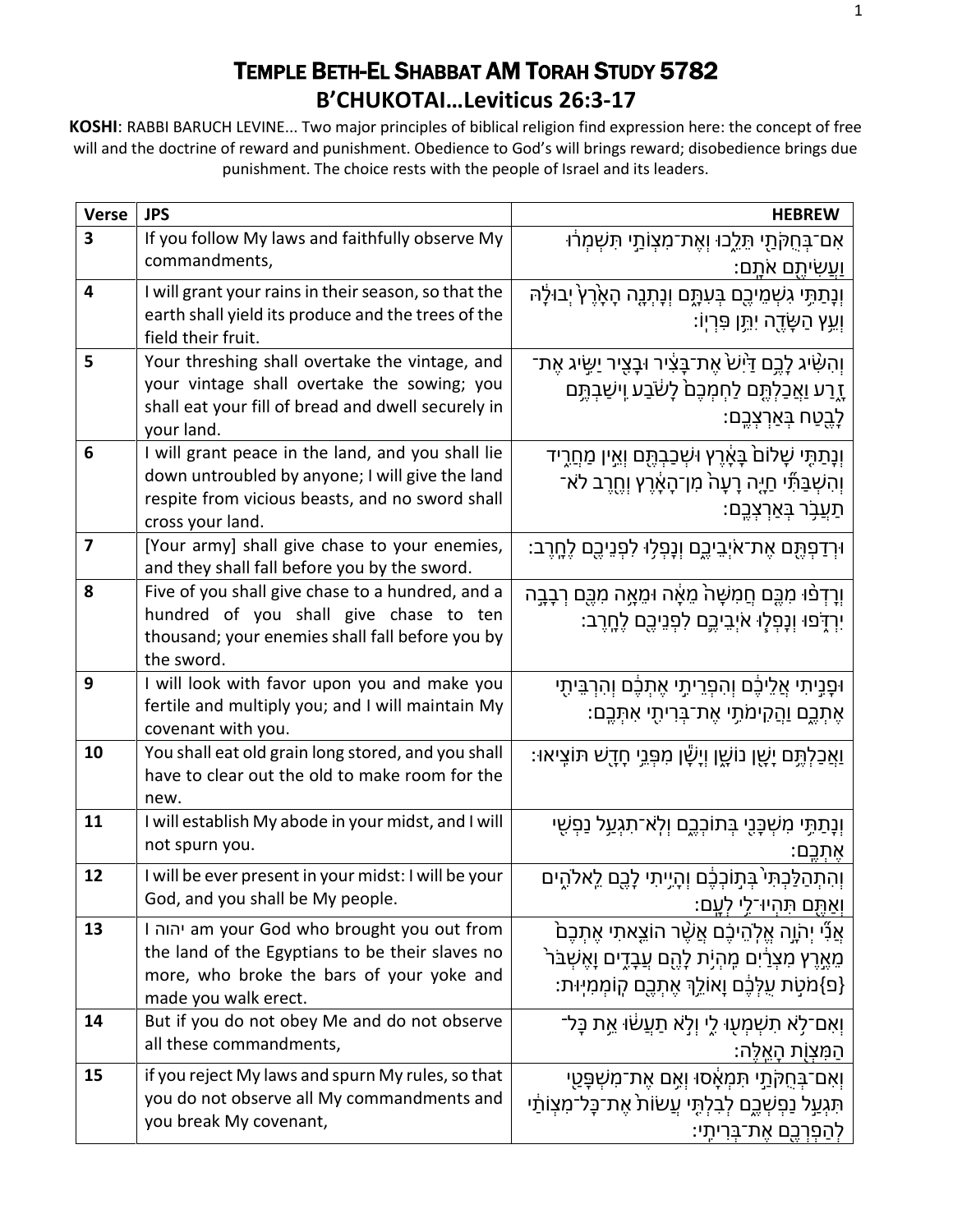| 16 | I in turn will do this to you: I will wreak misery<br>upon you-consumption and fever which<br>cause the eyes to pine and the body to<br>languish; you shall sow your seed to no<br>purpose, for your enemies shall eat it. | ֿאַף־אֲנִّי אֱעֱשֶׂה־זָּאת לָבֶם וְהִפְקַדְתִּי עֲלֵיבֶם<br>ֶבֶּהָלָהֹ אֶת־הַשַּׁחֱפֶת וְאֶת־הַקַדַּחַת מְכַלָּוֹת<br>עֵינַיִם וּמְדִיבָׂת נָפֶשׁ וּזְרַעְתֶּם לָרִיק´ זַרְעֲבֶם<br><u>וַאֲכָל</u> ָהוּ אֹיְבֵיכֶם: |
|----|----------------------------------------------------------------------------------------------------------------------------------------------------------------------------------------------------------------------------|---------------------------------------------------------------------------------------------------------------------------------------------------------------------------------------------------------------------|
| 17 | I will set My face against you: you shall be<br>routed by your enemies, and your foes shall<br>dominate you. You shall flee though none<br>pursues.                                                                        | ּוְנָתַתֶּי פָנַי´בָּבֶ֫ם וְנִגַּפְתֶּם לִפְנֵי אֹיְבֵיכֱם וְרָדָוּ<br>ֹבָכֶם שְׂנְאֵיכֶם וְנַסְתֶּם וְאֵין־רֹדֵף אֶתְכֶם:                                                                                          |

# **REMEZ…The Hint**

#### **Searching for clues that give us greater insight into the world of our ancestors**

**V. 3-4** *If you walk in my statutes and keep my commandments, and do them, then I will grant your rains in their season. . .*

**RASH**I... Literally, "*If you go through my statutes*... " One could say this refers to fulfilling the commandments, but the very next phrase says this. This must mean something else entirely. What then? "*Tey'leychu*" that you should "go through—studying my statutes." That is, labor in Torah.

**TORAT KOHANIM**... '*go through my statutes*. . . " implies movement, unfolding awareness, the process of Torah study in which one progresses increasingly to more sophisticated levels of understanding, so we will "*do them*. "

**TALMUD**...The rabbis taught: "*If you will walk in my statutes*... " If—IM is a term of imploring, implying "would that you. . ." So, in the Psalms, "*Would that my people would hearken to Me.*" (81:14) [Avodah Zarah 5a]

**RABBI YITSCHAK of VORKI**. . . The Hebrew word IM can be rendered as "If" or "whether." This implies that in approaching a mitzvah to perform, one should ask "IM"—whether it is fitting to be done at that time and place. "*Va-asitem otam*"—In doing them, one must ask how they are to be fulfilled.

**RABBI PINCHAS PELI**...There is a single word in Torah that caused a whole new world of moral and religious thought, a short word, just two letters. "IF" introduces the covenantal imperative, establishing an inevitable interdependence between Israel's destiny and its moral conduct. . .The blessings Israel is to receive are conditional.

**TALMUD**. . .*It was taught*. . .Rabbi Meir said: Any condition which is a double condition, stating both the terms of the condition and its direct opposite, is not a conditional at all. As it is written, "*IF you walk in My statutes*. . . " [26:3] And then "*If you despite My statutes*. .. " [26:15]

**RAMBAN** . . .Three levels of keeping the covenant are implied. There are those who "*walk in His statutes*," performing the Law in obedience, for immediate material reward. . .There are those who "observe the mitzvoth," out of fear for their place in the World to come. Finally, there are some who simply "*do them*" out of loving devotion. They shall merit blessings in this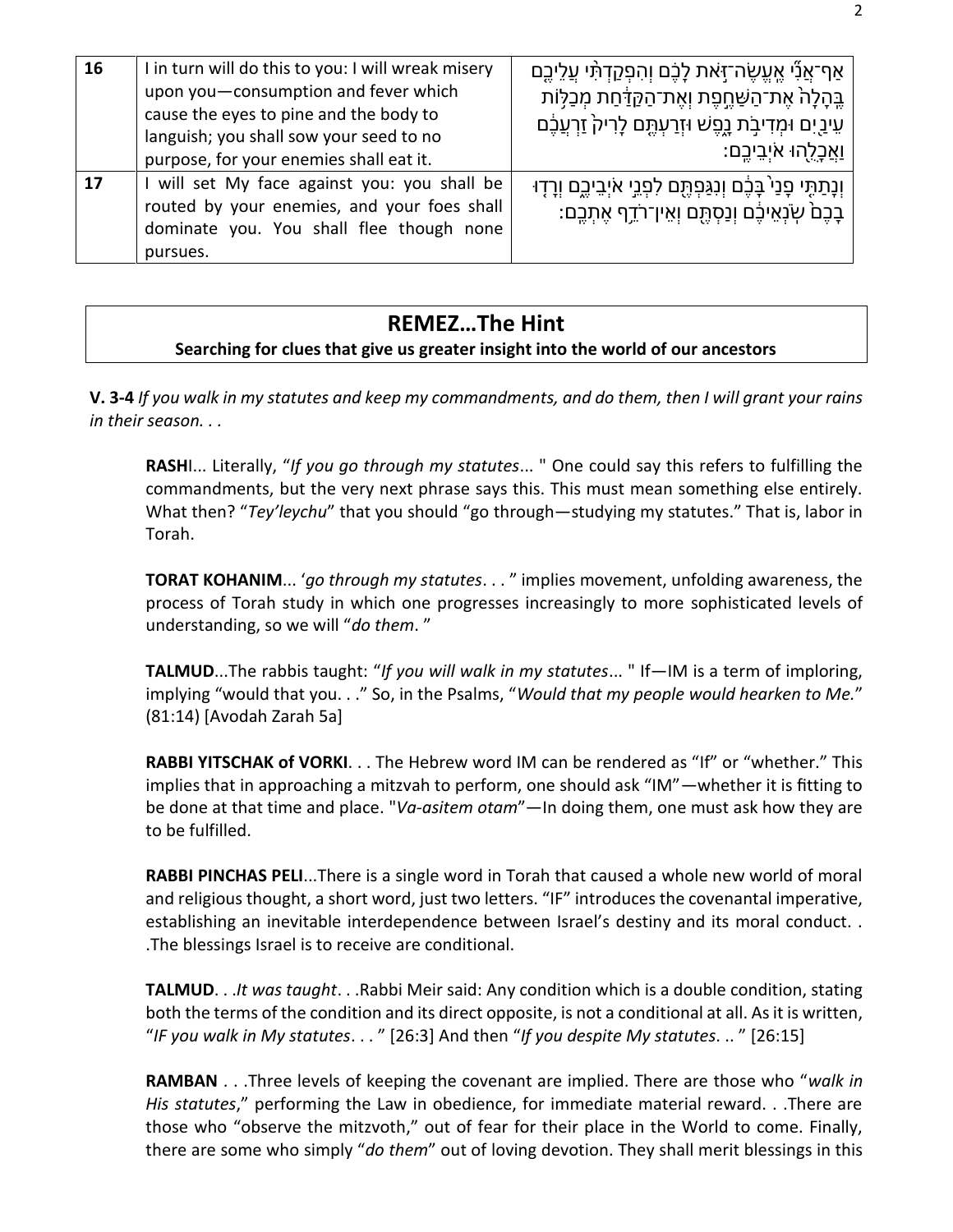world and, "*doing them*," so, too, in the world to come.

**ZOHAR**. . .The word "*OTAM*" is written in incomplete form. Thus, it can likewise be read as "ATEM," meaning, "*And you will make them*." This teaches us that when we uphold God's commandments, it is as though we have created them ourselves...

**V.5** *Then…you shall eat your fill of bread and dwell securely in your land*….

**RASHI**... "*you will eat your bread "l'sovah…*" One will need eat only a little and will feel blessed inside. The eating itself will bring satisfaction, no matter the quantity.

**ALSHECH**... Although it is true that reward for performing Torah precepts is reserved for the world to come, there are 'free gifts' God can give us over and above them in this world….So, 'If you walk in My statutes," that is—even those of my mitzvoth you don't understand, and you do not suspect Me of caprice in so doing; "*If you will uphold my commandment*," those you can understand, but perform them not simply because you agree with them but because they are mine; "*if you do them"* without expectation of reward, then you will receive free gifts. . .the feeling of '*sovah*—*being satiated*" will be yours. . .

**V. 12** *I will walk among you. I will be your God and you shall be My people*

**RASHI**... I will stroll with you in the Garden of Eden, like one of you—yet you will not tremble before Me.

V. 14 / 15 *But if you do not heed Me, and do not observe all these mitzvoth; if you reject my statutes and spurn My laws…*

**RAMBAM…**All the blessings and the curses enumerated in Torah may be understood in this way. If you have served the Lord in joyfulness, God will send you blessing and withhold the curse--giving you opportunity to become versed in Torah and merit the World to come. So, two worlds will you gain…. But, if you forsake the Lord, indulging in immorality and the like, God will bring the curse, and remove blessing. Your mind will not rest in Torah, neither will your body be fit enough to perform God's mitzvot. So will you lose your hold on two worlds: this one and the World to Come.

## **DRASH…The Interpretation How do Ancient Truths Impact our Modern Reality?**

**RABBI HAROLD KUSHNER….**God does not punish and God does not reward. God does not intervene in this world to pin medals on people, or to change the consequences of their deeds to fit their moral desserts. However, God has given us a world in which certain things can lead to good consequences While others lead to bad ones. . .Why does God then let injustice persist? ...In truth, God is not in the business of letting them happen nor of preventing them. Some things happen because people are less just and kind than they might be; others happen for reasons we cannot comprehend. . .Yet, there are other currencies in which people may be rewarded or punished: growth of character, clearing of conscience, the esteem and respect of friends, a good name to bequeath to our children, a sense of having realized our human potential as that rarest of creatures-—an authentic and humane human being. . .What can God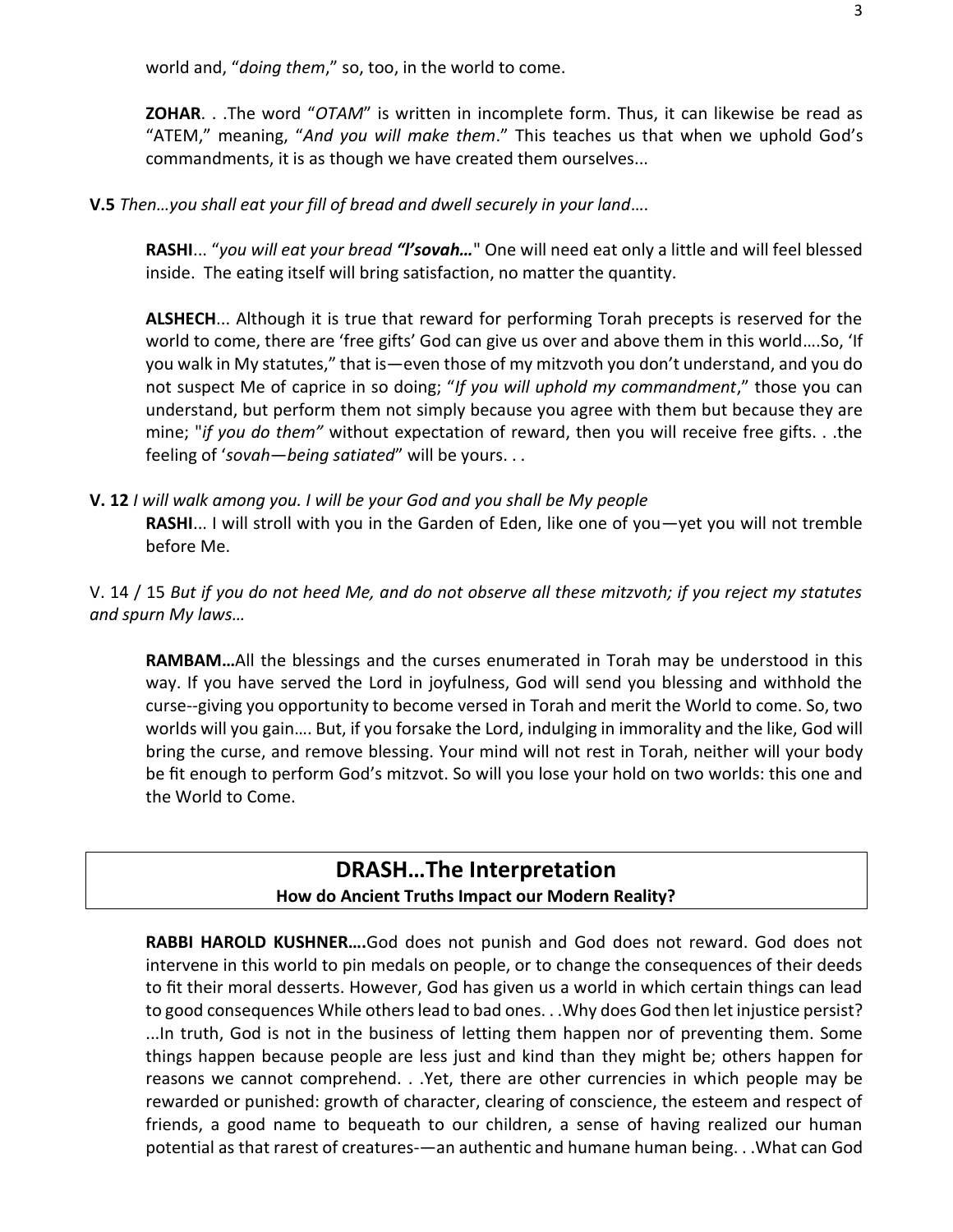do for us with these limitations?. . .God cannot change the ground rules, but God can help us to know what the ground rules are and thus discover satisfaction through our actions. God can help us find the strength and the faith to go on living in this world, no matter how unfairly it may treat us, because it is the only world, the only life we've got...

**RABBI EUGENE BOROWITZ**...Though I cannot affirm direct and immediate Divine retribution, that need not require me to deny any system of Divine justice. God should not be bound by the limits that allow us to accept the imperfections of human justice. . .I do not deny that, as best as I can understand, God does excruciatingly less than my life experience leads me to believe God should do-—but my anguish does not become so determinative that I can say—God does nothing to check human iniquity and foster human goodness. Rather, I often dimly discern God's shaping power making itself felt in the ordinary flow of reality.... Love engenders love and violence arouses hate; wisdom enriches life and ignorance diminishes it. Even amid the brutal power realities we call history, the trampled human spirit has triumphed. . .Having forced myself to break the silence with these words, I find my mind inadequate to say the more that my heart tells me is true...

**PROF ARTHUR KURZWEIL**…. A quick read of today's portion gives me the impression that my relationship with the Creator is one of cause and effect: if I do what God wants, good things will happen; if l do things contrary to what God wants, bad things will happen. Sounds like karma. If l am in sync with the world, things will be pleasant; if I am out of sync, the results will be otherwise. Of course, life is not so simple. In other words: if I am experiencing something unpleasant, am I to assume it's the hand of God punishing me? If things go well, can I assume that this is God's intent, to reward Kurzweil for the good he has done?. . .In tractate Ta-anit, we learn about a Talmudic personality who has, since I met him, been my favorite: Nachum of Gamzu. It's strange, though he was the teacher of Rabbi Akiva for over twenty years, he only appears a handful of times.... The Talmud tells us that there were two major lessons Akiva learned from his teacher. The first notion is that every letter of the Torah has meaning. ...The second is actually reflected in Nachum's very name. For Gam—zu has a double meaning: Nachum came from Gimzu, and Nachum's favorite saying was "*Gam Zu l'Tovah—This, too, is for the best*." Perhaps the most well-known story in this vein is about Akiva himself, who looks for a place to spend the night, but nobody in town gives him lodging. He says, "*Gam Zu l'Tovah*." So he camps on the outskirts of town. His candle is blown out by the wind and he responds, "*Gam Zu l'Tovah.*" An animal kills his rooster, and he says, "*Gam Zu l'Tovah*." Another wild beast kills his donkey and he thinks, "*Gam Zu l'Tovah*." Next morning, Rabbi Akiva learns the entire town was attacked. Had Akiva been given lodging, had the candle not gone out, had the noise of the animals not been hushed, he may have suffered attack too. ...I do not want to be glib about human suffering, not mine and not anyone else's. In fact, I was once taught an important ground rule for using "*Gam Zu l'Tovah*." You can only say it about your own suffering, never someone else's. When l see you fall and hurt your knee, I don't reply, "Karma.'; Instead, I try and help relieve your pain. When I fall and hurt my knee, I don't say, "Poor me." Instead, I reply, " *Gam Zu l'Tovah* "...How can I somehow, in my spiritual work on myself, use this hardship to work on my soul?"...In the Steinsaltz Talmud, in this same Tractate Taanit, [20a] right in the midst of all the discussion of fasts and human suffering, we find a most remarkable note, as Rabbi Steinsaltz explains, "Having cited Rabbi Judah's interpretation of what appears to be a blessing as in fact being a curse, the Gemara continues with four cases in which Rabbi Judah interprets Torah verses in the opposite direction-taking a seeming curse and explaining it as a blessing."